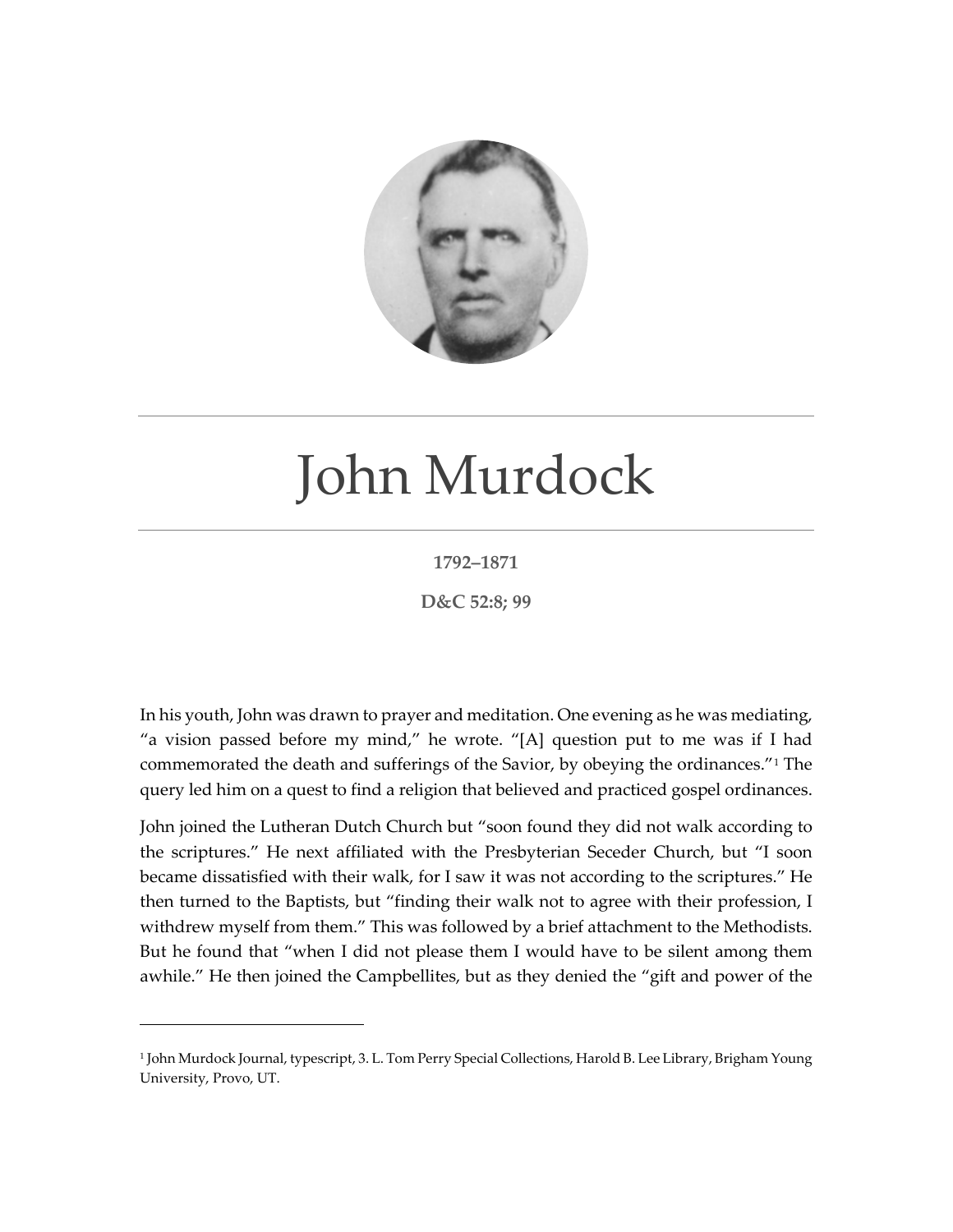Holy Ghost," John lost interest in their religious society. By 1830 he reached the conclusion that "all the sects were out of the way."[2](#page-1-0)

In the winter of 1830, John learned that missionaries, sent to the borders of the Lamanites, had stopped in Kirtland and were "preaching, baptizing, and building up the church after the ancient order." He journeyed to Kirtland to hear for himself the Restoration message of the missionaries. In Kirtland he met the missionaries and was given a Book of Mormon. As he read the Book of Mormon, "the spirit of the Lord rested on me, witnessing to me of the truth of the work," John wrote. "About ten o'clock [the next] morning, being November 5<sup>th</sup>, 1830, I told the servants of the Lord that I was ready to walk with them into the water of baptism." John was baptized on November 5, 1830, by Parley P. Pratt. Although he had entered baptismal waters three times before, he wrote of this baptism, "I never before felt the authority of the ordinance, but I felt it this time and felt as though my sins were forgiven."[3](#page-1-1)

On April 30, 1831, his wife, Julia Murdock, died after giving birth to twins. John gave his newborn twins, Joseph and Julia Murdock, to Joseph and Emma Smith to rear. Soon thereafter, John journeyed with Hyrum Smith to Missouri (see D&C 52:8-9). On the journey he "took a violent cold by which I suffered near unto death," he wrote. "[But] I could not die because my work was not yet done."[4](#page-1-2)

In the winter of 1832–33. John had a vision of the Savior Jesus Christ:

I saw the form of a man, most lovely, the visage of his face was sound and fair as the sun. His hair a bright silver grey, curled in most majestic form. His eyes a keen penetrating blue, and the skin of his neck a most beautiful white and he was covered from the neck to the feet with a loose garment, pure white, whiter than any garment I have ever before seen. His countenance was most penetrating, and yet most lovely.<sup>[5](#page-1-3)</sup>

John marched with Zion's Camp to Missouri and served as a high councilman in Clay County and Far West. He was persecuted for his religious beliefs and threatened by armed men. As religious persecution in Missouri intensified, John and his family moved to

<span id="page-1-0"></span><sup>2</sup> John Murdock Journal, 3–5.

<span id="page-1-1"></span><sup>3</sup> John Murdock Journal, 8

<span id="page-1-2"></span><sup>4</sup> John Murdock Journal, 10.

<span id="page-1-3"></span><sup>5</sup> John Murdock Journal, 12.